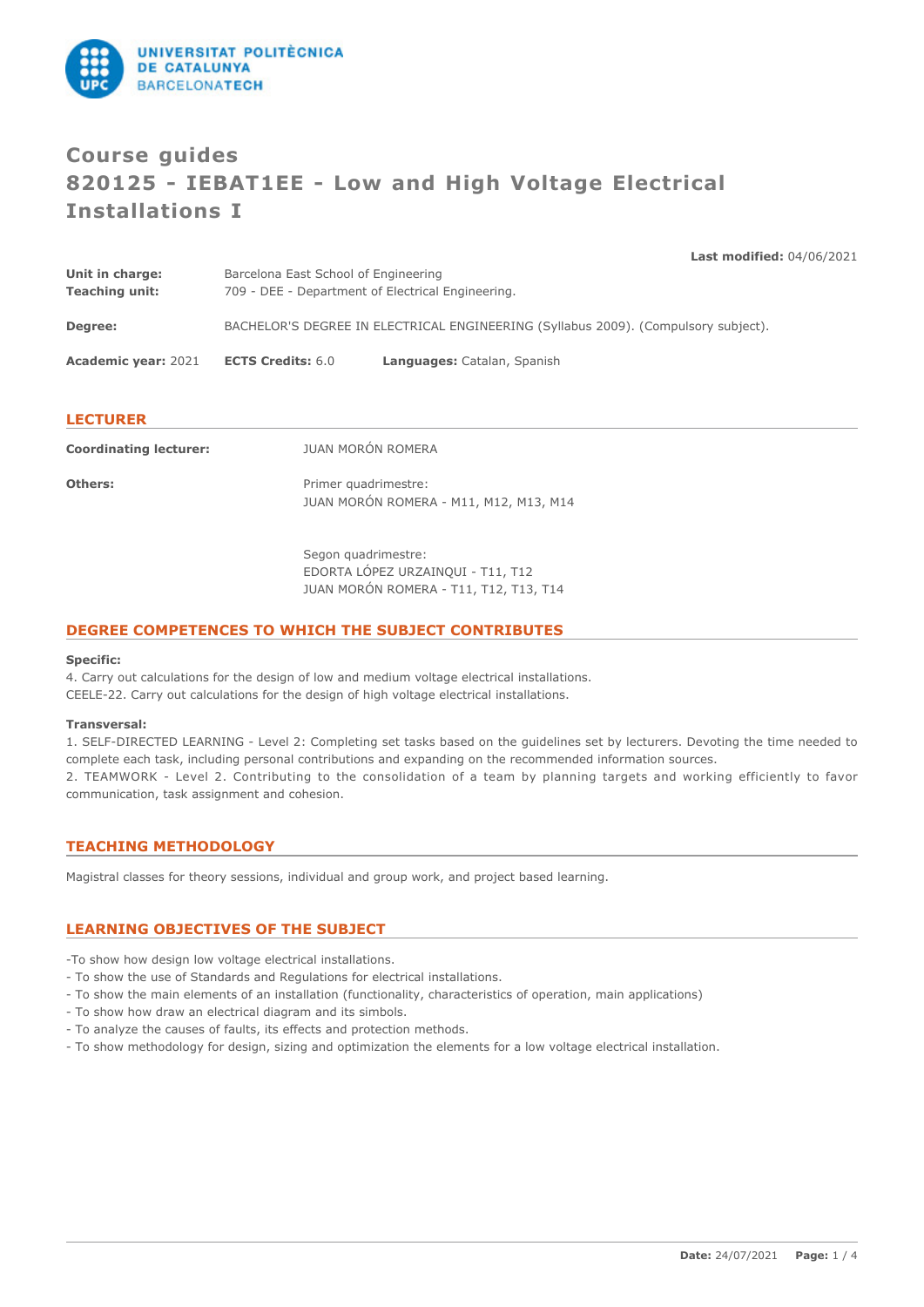

## **STUDY LOAD**

| <b>Type</b>       | <b>Hours</b> | Percentage |
|-------------------|--------------|------------|
| Hours large group | 45,0         | 30.00      |
| Self study        | 90,0         | 60.00      |
| Hours small group | 15,0         | 10.00      |

**Total learning time:** 150 h

## **CONTENTS**

**Unit 1. Low Voltage Electrical Installations: Generalities**

**Full-or-part-time:** 6h Theory classes: 3h Self study : 3h

## **Unit 2. Interior installations for houses**

**Full-or-part-time:** 22h Theory classes: 3h Laboratory classes: 2h Self study : 17h

## **Unit 3. Industrial Automation: Fundamentals**

**Full-or-part-time:** 17h Theory classes: 4h 30m Laboratory classes: 4h Self study : 8h 30m

#### **Unit 4. Electrical power and Energy**

**Full-or-part-time:** 14h Theory classes: 3h Laboratory classes: 1h Self study : 10h

## **Unit 5. Grid connection: Regulations.**

**Full-or-part-time:** 21h Theory classes: 4h 30m Self study : 16h 30m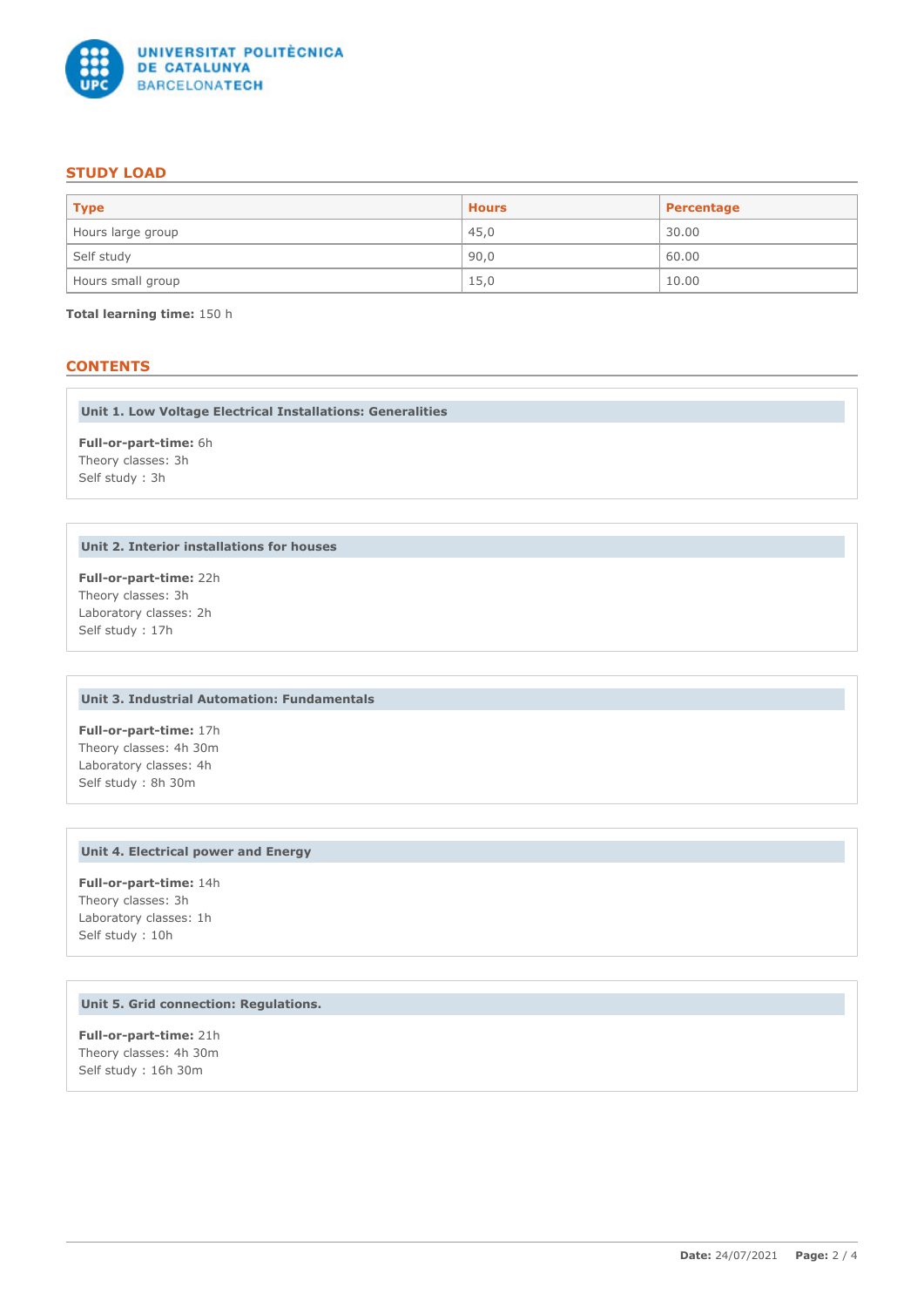

## **Unit 6. Conductor Sizing**

**Full-or-part-time:** 9h Theory classes: 4h 30m Self study : 4h 30m

#### **Unit 7. Power Quality**

**Full-or-part-time:** 3h Theory classes: 1h 30m Self study : 1h 30m

#### **Unit 8. Protection elements**

**Full-or-part-time:** 16h Theory classes: 6h Laboratory classes: 2h Self study : 8h

#### **Unit 9. Ground connection**

**Full-or-part-time:** 13h Theory classes: 4h 30m Laboratory classes: 2h Self study : 6h 30m

#### **Unit 10. Interior or Load installations**

**Full-or-part-time:** 20h Theory classes: 6h Laboratory classes: 4h Self study : 10h

#### **Unit 11. Shortcircuit analysis**

**Full-or-part-time:** 9h Theory classes: 4h 30m Self study : 4h 30m

## **GRADING SYSTEM**

Middle term exam: 20% Class exercises:10% Homework:15% Laboratory work:15% No proof of reassessment. Self Study:10% Final test: 30%